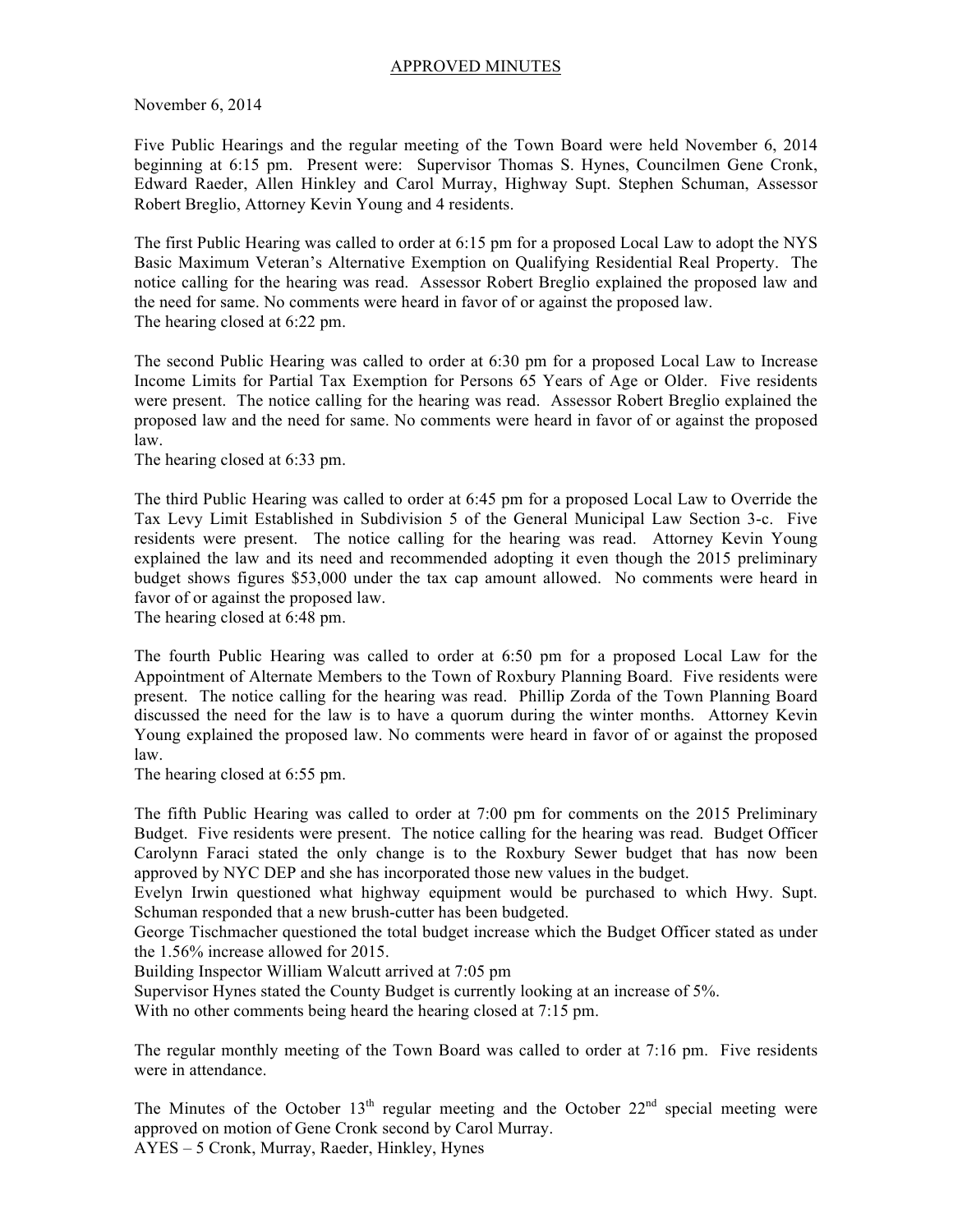Highway Supt. Stephen Schuman stated crews are getting ready for winter, finishing mowing, reported a permit has been received from NYSDEC to close the Rodrigues gravel mine that will start in the spring and stated the roller will be repaired having sustained damage from sliding off the trailer.

Assessor Robert Breglio gave the Town Board a written report for October 2014 and highlighted some items as follows: the inventory portion of the re-val has been completed, letters are expected to be mailed to all property owners this week to confirm or make changes to their current property record card info, a copy of the handouts presented at the two re-val info meetings was given to the Board, the info meetings were attended only by a few people, he will meet to discuss the use of Town of Middletown sales figures as comps for some Roxbury property assessments, impact notices showing the new assessed value will be mailed in April, stated he is slowly getting more access to the assessment computer system from the County and stated the County will be entering our pictures on the system.

RESOLUTION #57- In the Matter of the Adoption of Local Law No. 1 of 2014 entitled "Local Law to Adopt the New York State Basic Maximum Veteran's Alternative Exemption on Qualifying Residential Real Property"

On motion of Gene Cronk second by Allen Hinkley the following resolution was offered and adopted:

"WHEREAS, in accordance with the authority granted by Title 2, Section 458-a of the Real Property Tax Law of the State of New York allowing municipalities to adopt a law incorporating New York State's Basic Maximum Veteran's Alternative Exemption; and

WHEREAS, the proposed Law was presented to the Town Board at least 11 days prior to the Town Board meeting on October 22, 2014 and

WHEREAS, the Town Board adopted a resolution on October 22, 2014 scheduling a public hearing on the proposed Law for November 6, 2014; and

WHEREAS, the public hearing on the proposed Local Law was held on November 6, 2014 at the Town Hall; and

WHEREAS, the Town Board reviewed and considered all public comments received on the proposed Law; and

WHEREAS, the proposed Law was on file for inspection at the Clerk's office prior the hearing and during the public review process; and

NOW THEREFORE, BE IT RESOLVED AS FOLLOWS BY THE TOWN BOARD OF ROXBURY, DELAWARE COUNTY, NEW YORK:

Local Law No. 3 of 2003 is hereby repealed and replaced with Local Law No. 1 of 2014 being hereby adopted and the Town Clerk is hereby directed to file said Local Law with the Office of the Secretary of State in accordance with State Law; and

BE IT FURTHER RESOLVED that all provisions of Title 2, Section 458-a of the Real Property Tax Law shall apply in the administration and interpretation of this resolution and such exemption shall not be granted unless the applicant qualified thereunder."

WHEREUPON, the Resolution was put to a vote and recorded as follows:

AYES – 5 Cronk, Hinkley, Raeder, Murray, Hynes  $NAYS - 0$ 

RESOLUTION #58- In the Matter of the Adoption of Local Law No. 2 of 2014 entitled "Local Law to Increase Income Limits for Partial Tax Exemption for Persons 65 Years of Age or Older" On motion of Gene Cronk second by Allen Hinkley the following resolution was offered and adopted:

"WHEREAS, in accordance with the authority granted by Section 467 of the Real Property Tax Law of the State of New York allowing municipalities to adopt a Local Law that sets out income limits for partial tax exemption for persons 65 years of age or older; and

WHEREAS, the proposed Law was presented to the Town Board at least 11 days prior to the Town Board meeting on October 22, 2014 and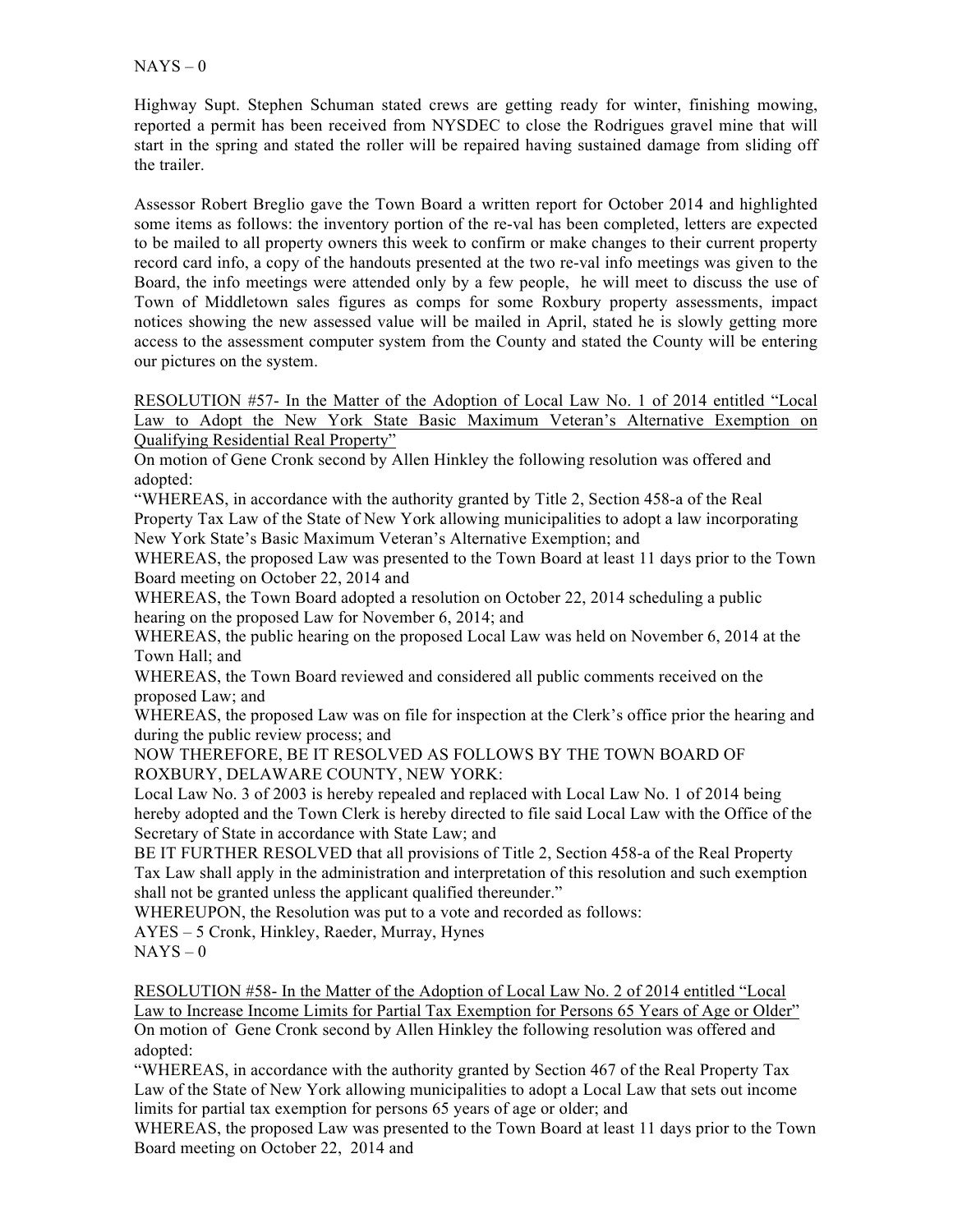WHEREAS, the Town Board adopted a resolution on October 22, 2014 scheduling a public hearing on the proposed Law for November 6, 2014; and

WHEREAS, the public hearing on the proposed Local Law was held on November 6, 2014 at the Town Hall; and

WHEREAS, the Town Board reviewed and considered all public comments received on the proposed Law; and

WHEREAS, the proposed Law was on file for inspection at the Clerk's office prior the hearing and during the public review process; and

NOW THEREFORE, BE IT RESOLVED AS FOLLOWS BY THE TOWN BOARD OF ROXBURY, DELAWARE COUNTY, NEW YORK:

All previous resolutions in regard to "TAX EXEMPTION FOR PERSONS 65 YEARS OF AGE AND OLDER" are hereby rescinded and the Town of Roxbury Local Law to Increase Income Limits for Partial Tax Exemption for Persons 65 Years of Age or Older being Local Law No. 2 of 2014 is hereby adopted and the Town Clerk is hereby directed to file said Local Law with the Office of the Secretary of State in accordance with State Law; and

BE IT FURTHER RESOLVED that the tax exemption for real property owned by husband and wife, one of whom is sixty-five years of age or over, once granted, shall not be rescinded solely because of the death of the older spouse so long as the surviving spouse is at least sixty-two years of age; and

BE IT FURTHER RESOLVED that all provisions of Section 467 of the Real Property Tax Law shall apply in the administration and interpretation of this resolution and such exemption shall not be granted unless the applicant qualified thereunder."

WHEREUPON, the Resolution was put to a vote and recorded as follows:

AYES – 5 Cronk, Hinkley, Raeder, Murray, Hynes  $NAYS - 0$ 

Phillip Zorda of the Town Planning Board stated having no business to discuss.

Discussion took place on alternate members for the Planning Board and appointing a Secretary for the Planning Board.

## RESOLUTION #59 – APPOINT PLANNING BOARD SECRETARY

On motion of Allen Hinkley second by Gene Cronk the following resolution was offered and adopted:

"RESOLVED, the Town Board appoints Jill Ribich as Planning Board secretary effective immediately with said term expiring 12/31/14." AYES – 5 Hinkley, Cronk, Raeder, Murray, Hynes

 $NAYS - 0$ 

Supv. Hynes stated the Roxbury water service line to the Stonebridge property has been replaced and David Cowan will look into the condition of the Roxbury springs as the Town Board would like to look into putting them back online.

Building Inspector William Walcutt gave the Town Board a monthly report for October 2014, stated he has forwarded the Mountainside Creamery building permit for additional tanks to the County building permit office for review and to run by NYS Dept. of Transportation (NYSDOT) regarding sight distance concerns on State Hwy 30, Mountainside Creamery has completed their sewer plant, he requested taking the next steps on the violation order imposed on the Lilly property in Roxbury and suggested the Town highway dept. could take down the buildings. Attorney Kevin Young will look into the Lilly violation matter and will discuss at the next meeting.

Supv. Hynes stated the property located at 36780 State Hwy 23 in Grand Gorge and the property located at 85 Lake St. in Roxbury are slated for auction under foreclosure.

A letter was received from the Town Health Inspector Daniel Sullivan regarding his findings from his inspection of the property located at 2105 Dugan Hill Rd. No action was taken by the Town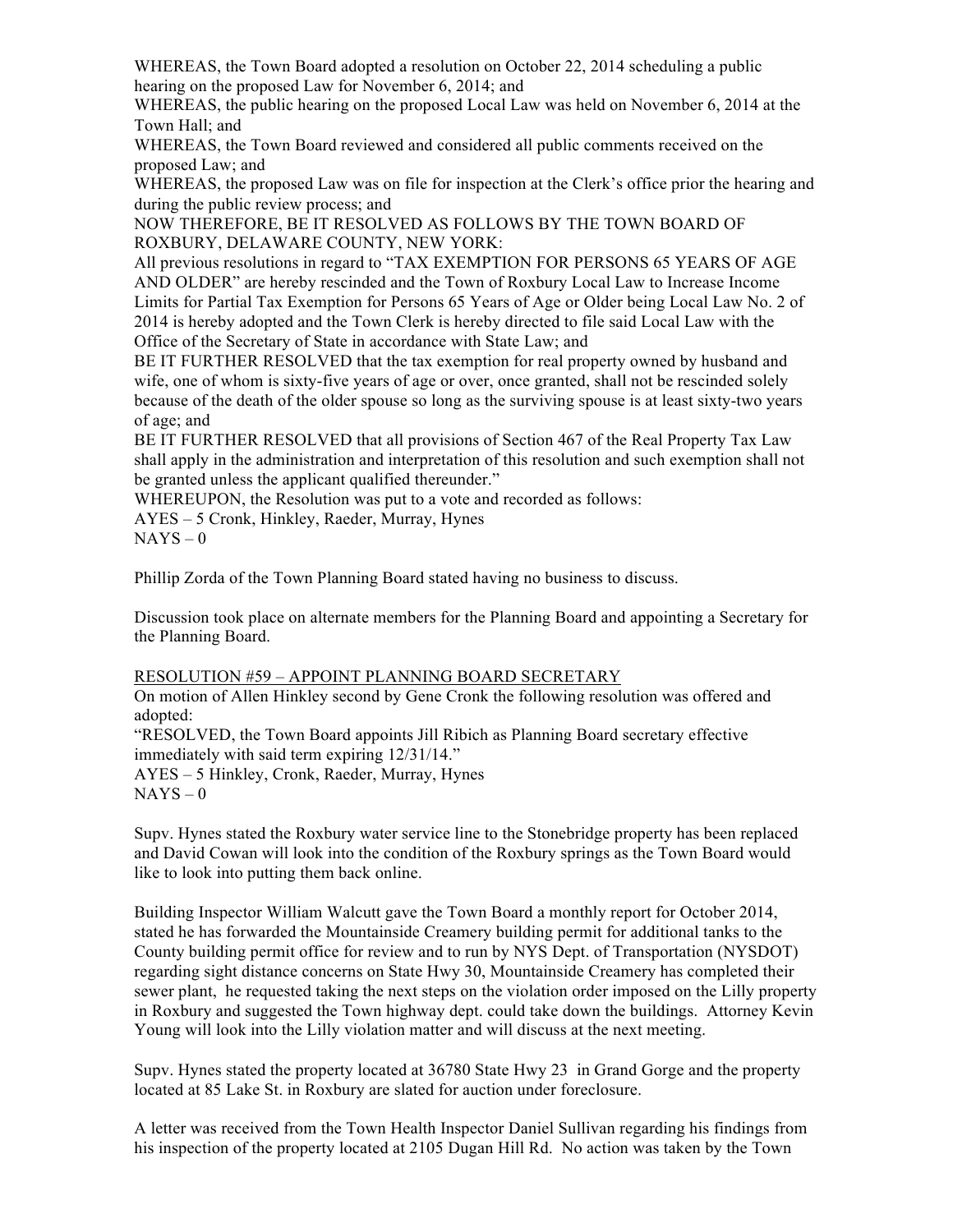Board.

Parks Clerk Carolynn Faraci reported the park restrooms have been winterized and all buildings have been locked, bookings continue into 2015 and building rental fees will change effective 2015.

A letter was received from ElisabethWeidmann regarding a low water pressure problem at her residence in Grand Gorge. The matter was discussed by the Town Board and the recommendation was that, since the house has a long service line from the main, she may need to install a pump to increase the pressure.

On motion of Edward Raeder second by Carol Murray the Town Board approved the Town Clerk's monthly report for October 2014 in the amount of \$4,202.92 (Town Clerk \$1,307.92 and Building Permits \$2,895.00). AYES – 5 Raeder, Murray, Cronk Hinkley, Hynes  $NAYS - 0$ 

On motion of Allen Hinkley second by Carol Murray the Town Board approved the Supervisor's monthly report for September 2014. AYES -5 Hinkley, Murray, Cronk, Raeder, Hynes NAYS-0

On motion of Gene Cronk second by Edward Raeder the Town Board approved the Assessor's monthly report for October 2014.

AYES – 5 Cronk, Raeder, Hinkley, Murray, Hynes  $NAYS - 0$ 

On motion of Edward Raeder second by Allen Hinkley the Town Board approved the Justice Court monthly report for September 2014 in the amount of \$2,574.00. AYES – 5 Raeder, Hinkley, Cronk, Murray, Hynes  $NAYS - 0$ 

On motion of Edward Raeder second by Allen Hinkley the Town Board approved the HUD Program funds monthly report for October 2014 showing a balance of  $&183,646.00$ . AYES – 5 Raeder, Hinkley, Cronk, Murray, Hynes  $NAYS - 0$ 

On motion of Gene Cronk second by Carol Murray the Town Board approved the Building Inspector monthly report for October 2014. AYES – 5 Cronk, Murray, Raeder, Hinkley, Hynes NAYS -0

On motion of Allen Hinkley second by Gene Cronk the Town Board approved the Water District monthly receipts report for October 2014 in the following amounts: Denver Water \$4,318.31; Grand Gorge Water \$3,888.76 and Roxbury Water \$4,120.83. AYES – 5 Hinkley, Cronk, Raeder, Murray, Hynes  $NAYS - 0$ 

Condolences will be sent to the family of Phillip Lenihan who recently passed away and who was a member of the Historic Preservation Commission. No action was taken on filling the two vacancies on the Commission.

RESOLUTION #60- In the Matter of the Adoption of Local Law No. 3 of 2014 entitled "Local Law to Override the Tax Levy Limit Established in General Municipal Law §3-c" On motion of Allen Hinkley second by Edward Raeder the following resolution was offered and adopted:

"WHEREAS**,** in accordance with subdivision 5 of General Municipal Law §3-c of the State of New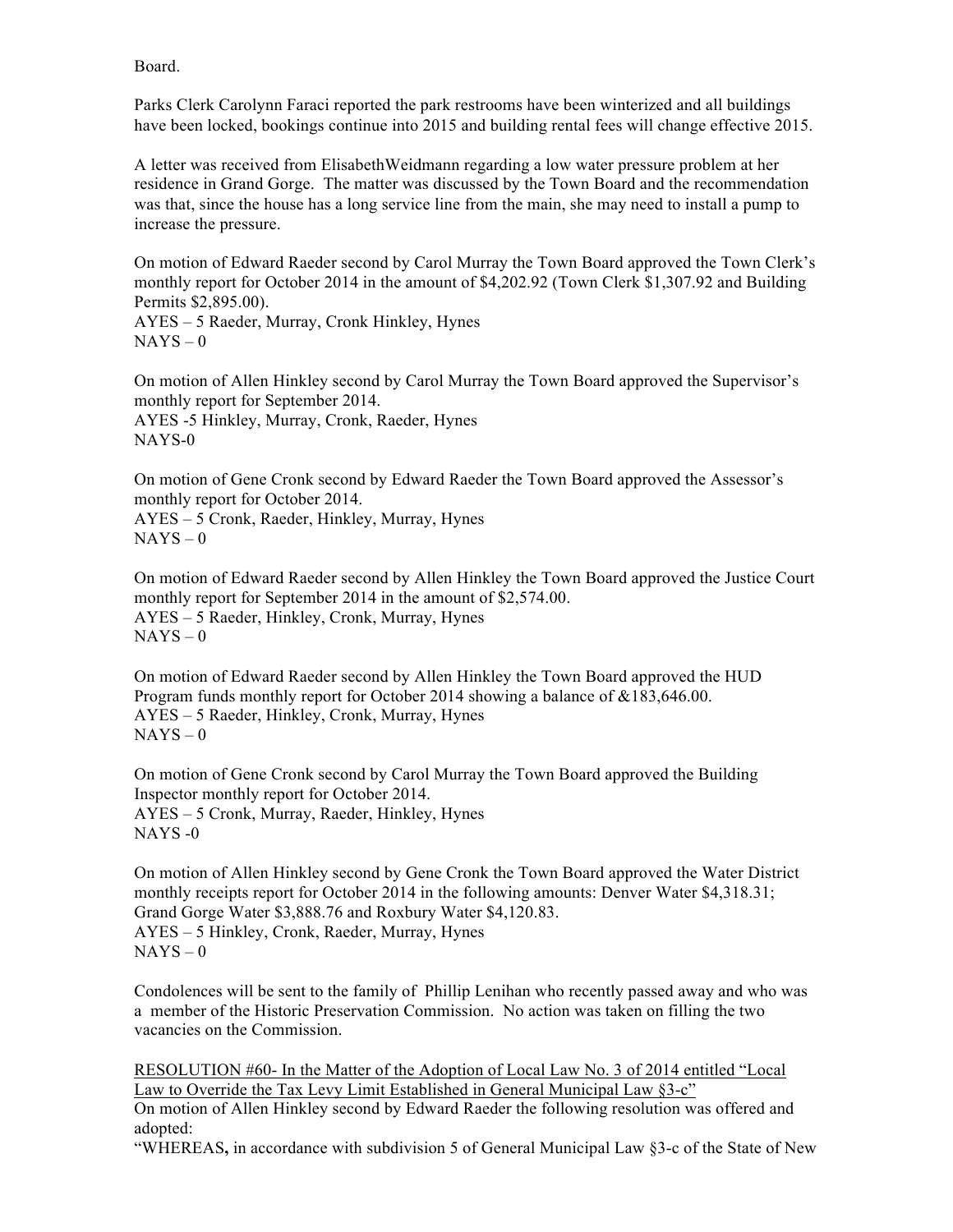York which provides municipalities with the express authorization to override the tax levy limit established in General Municipal Law §3-c by passing a Local Law approved by a vote of at least sixty percent (60%) of the Town Board; and

WHEREAS, the proposed Law was presented to the Town Board at least 11 days prior to the Town Board meeting on October 13, 2014 and

WHEREAS, the Town Board adopted a resolution on October 13, 2014 scheduling a public hearing on the proposed Law for November 6, 2014; and

WHEREAS, the public hearing on the proposed Local Law was held on November 6, 2014 at the Town Hall; and

WHEREAS, the Town Board reviewed and considered all public comments received on the proposed Law; and

WHEREAS, the proposed Law was on file for inspection at the Clerk's office prior the hearing and during the public review process; and

NOW THEREFORE, BE IT RESOLVED AS FOLLOWS BY THE TOWN BOARD OF ROXBURY, DELAWARE COUNTY, NEW YORK:

The Town of Roxbury Local Law to Override the Tax Levy Limit Established in Municipal Law §3-c, being Local Law No. 3 of 2014, is hereby adopted and the Town Clerk is hereby directed to file said Local Law with the Office of the Secretary of State in accordance with State Law.

WHEREUPON, the Resolution was put to a vote and recorded as follows:

AYES – 5 Hinkley, Raeder, Cronk, Murray, Hynes

 $NAYS - 0$ 

RESOLUTION #61- In the Matter of the Adoption of Local Law No. 4 of 2014 entitled **"**Appointment of Alternate Members to the Town of Roxbury Planning Board**"**

On motion of Gene Cronk second by Edward Raeder the following resolution was offered and adopted:

"WHEREAS, the Town Board has reviewed and considered the proposed Local Law No. 4 of 2014;

WHEREAS, the Local Law was presented to the Town Board at least 10 days prior to the Town Board meeting on October 13, 2014;

WHEREAS, the Town Board adopted a resolution on October 13, 2014 scheduling a public hearing on the proposed Local Law No. 4 of 2014;

WHEREAS, the public hearing was properly noticed in the Town's official newspaper on October 22, 2014;

WHEREAS, the public hearing on the proposed Local Law was held on November 6, 2014 at the Town Hall;

WHEREAS, the Town Board reviewed and considered all public comments received on the proposed Local Law;

WHEREAS, the proposed Local Law was on file for inspection at the Town Clerk's office prior to the hearing and during the public review process;

WHEREAS, the proposed Local Law serves to strengthen and protect the Town's public safety, health and welfare;

NOW THEREFORE, BE IT RESOLVED AS FOLLOWS BY THE TOWN BOARD OF ROXBURY, DELAWARE COUNTY, NEW YORK:

THAT THE Town Board of the Town of Roxbury hereby determines that proposed Local Law No. 4 of 2014, attached hereto and made a part hereof, is hereby adopted as a Local Law entitled "Appointment of Alternate Members to the Town of Roxbury Planning Board"; and

IT IS FURTHER RESOLVED, that the Town Clerk and the Attorney for the Town are hereby directed to take such actions as are necessary to implement this resolution and effect adoption of the Local Law.

WHEREUPON, the Resolution was put to a vote and recorded as follows:

AYES – 5 Cronk, Raeder, Hinkley, Murray, Hynes

 $NAYS - 0$ 

Discussion took place on the 2015 Preliminary budget. Per the public hearing, the only change to the budget was to amend Roxbury Sewer budget lines to reflect the NYC DEP approved budget in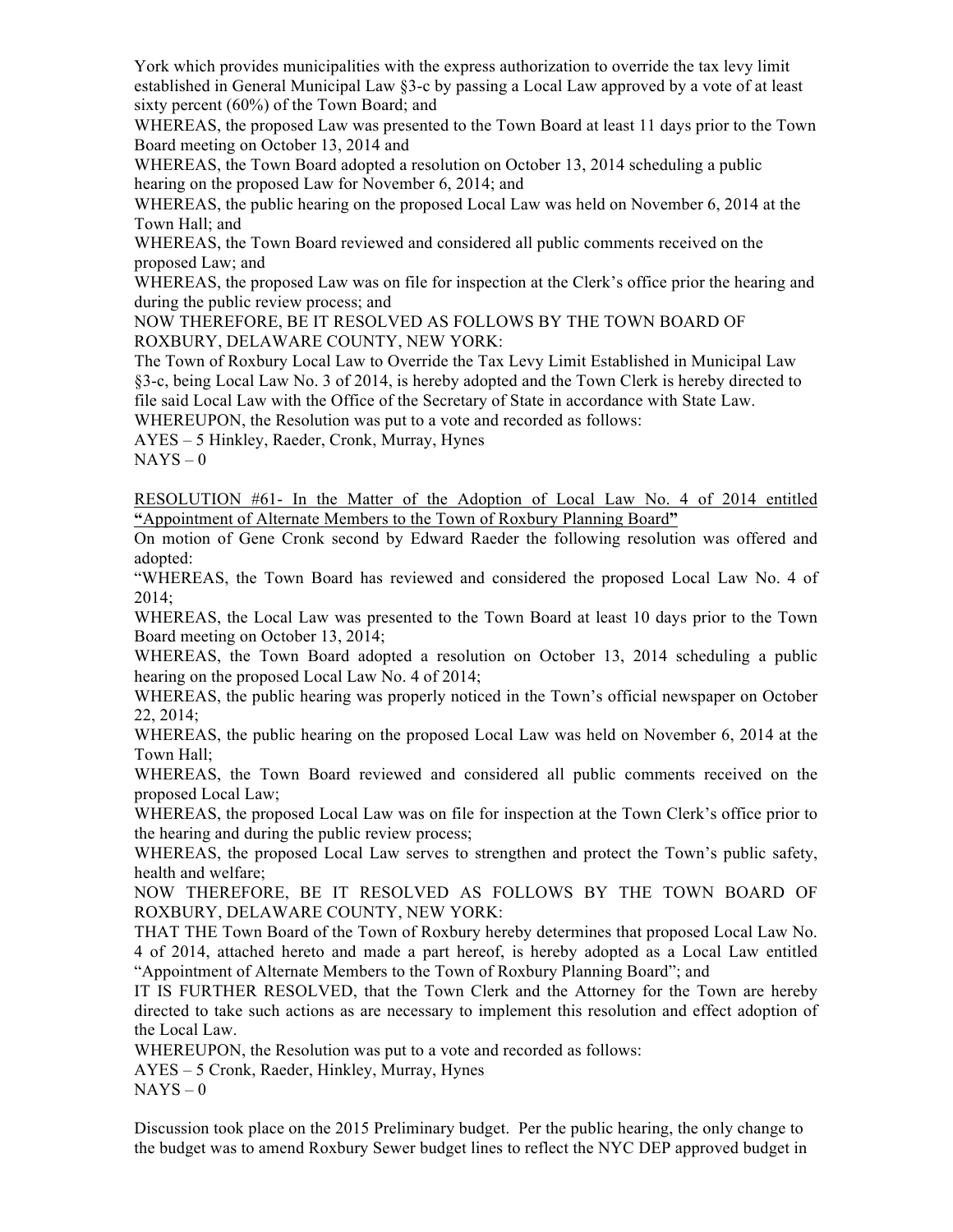the amount of \$195,350.00.

## RESOLUTION #62-ADOPT 2015 TOWN BUDGET

On motion of Allen Hinkley second by Edward Raeder the following resolution was offered and adopted:

"RESOLVED, the Town Board approves amending the 2015 preliminary budget to reflect the line item changes in the Roxbury Sewer District per the NYCDEP approved Roxbury Sewer Budget of \$195,350.00; and

BE IT FURTHER RESOLVED THE Town Board adopts the 2015 Town Budget as amended." AYES -5 Hinkley, Raeder, Cronk, Murray, Hynes  $NAYS - 0$ 

No action was taken on renewing the Roxbury Highway Workers Association contract. Said contract expires December 31, 2014.

## RESOLUTION #63-UNPAID WATER AMOUNTS TO TAXES

On motion of Allen Hinkley second by Carol Murray the following resolution was offered and adopted:

"WHEREAS, pursuant to Subdivision 3 of Section 198 of the Town Law of the State of New York, all unpaid water rental balances due and owing for the period ending September 30, 2014 must be paid on or before November 1, 2014; and

WHEREAS, if the balance is not paid by November 1, 2014 the amount of same will be added to the taxes levied for the year 2015 and collected with such tax; and

WHEREAS, all water customers having a balance due as of September 30, 2014 were notified of said section of law in the October 1, 2014 water billing;

NOW, THEREFORE BE IT RESOLVED, the Town Board approves the following unpaid water amounts be added to the January 2015 Town/County tax bills and collected with such tax in the following amounts: Denver Water District \$1,737.04; Grand Gorge Water District \$7,814.17 and Roxbury Water District \$5,148.22."

AYES – 5 Hinkley, Murray, Raeder, Cronk, Hynes  $NAYS - 0$ 

On motion of Gene Cronk second by Allen Hinkley the Town Board approved the following equipment destruction:

| Description                                     | Model #       | Serial # | Reason        |  |  |  |  |
|-------------------------------------------------|---------------|----------|---------------|--|--|--|--|
| Metal desk                                      | Justice Court |          | Falling apart |  |  |  |  |
| $AYES - 5$ Cronk, Hinkley, Raeder, Cronk, Hynes |               |          |               |  |  |  |  |
| $NAYS-0$                                        |               |          |               |  |  |  |  |

On motion of Carol Murray second by Edward Raeder the Town Board approved the following records destruction:

| SARA#              | <b>Description of Record</b>                   | Dates | SARA Yrs.                                       |
|--------------------|------------------------------------------------|-------|-------------------------------------------------|
| 1.595a             | Copy of Tax Collector late notice mailed       | 2007  | 6 years                                         |
| 1.602a             | Real Property Transfer Report (EA5217 Form)    | 2007  | 6 yrs - duplicate filed in Assessor Office      |
| 4.409a             | Bank/mortgage co. request for tax information  | 2007  | 6 months                                        |
| 1.595a             | Receiver's stub                                | 2007  | 6 years                                         |
| 4.849              | Change of address copies                       | 2007  | Keep as needed-original in Assessor's<br>Office |
| 2.596              | Delinguent Tax Report                          | 2007  | 6 years                                         |
|                    | Communication to/from County/taxpayer          |       |                                                 |
| 10.10 <sub>b</sub> | re:taxes                                       | 2007  | 6 years                                         |
|                    | AYES - 5 Murray, Raeder, Cronk, Hinkley, Hynes |       |                                                 |
| $NAYS-0$           |                                                |       |                                                 |
|                    |                                                |       |                                                 |

No action was taken on appointing additional members to the Board of Assessment Review.

A reminder was given that the Building Inspector contract expires December 31, 2014.